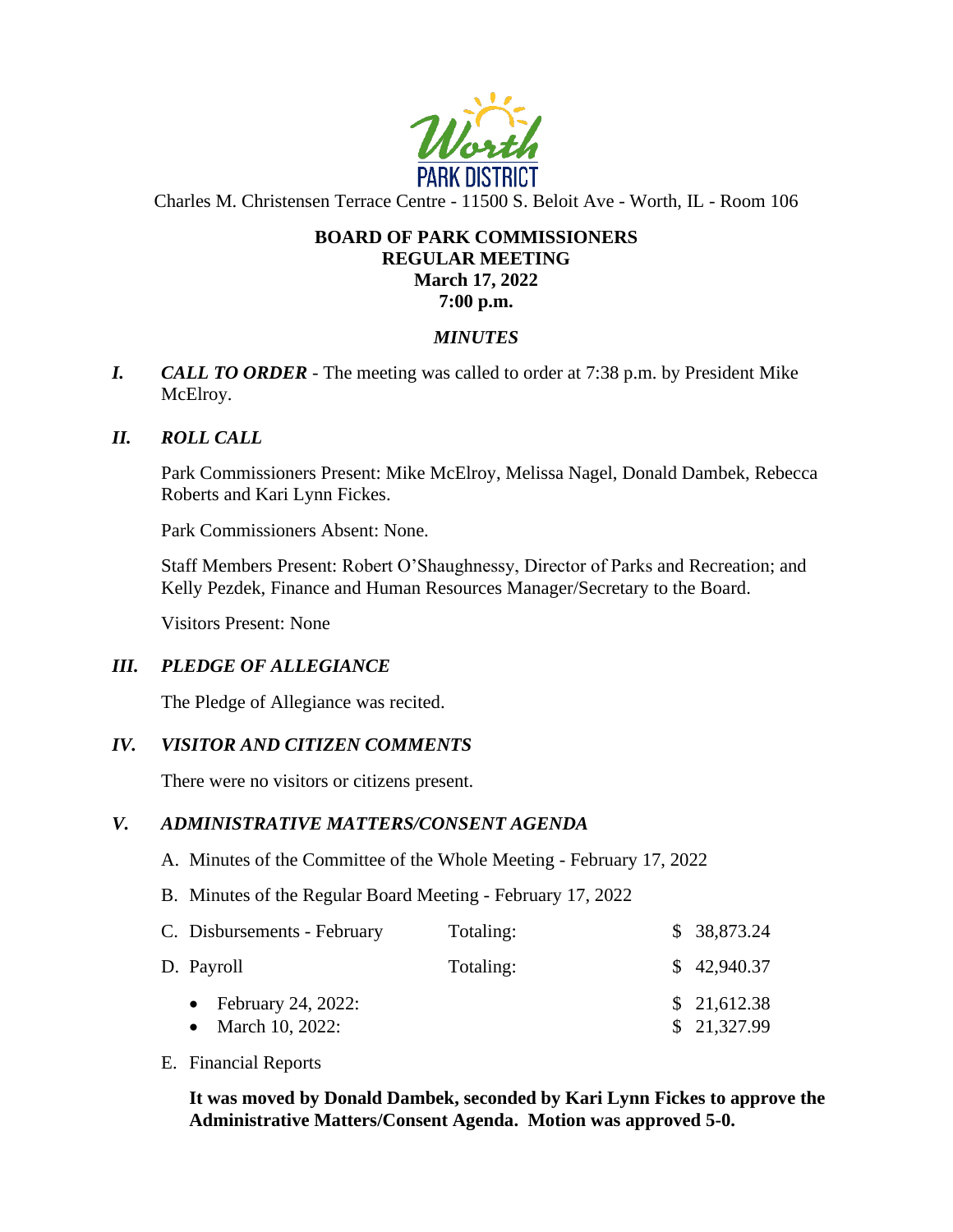### *VI. PRESIDENT'S REPORT*

A. Correspondence

President Mike McElroy read the correspondence from IAPD/IPRA Conference thanking Director Robert O'Shaughnessy for his participation in hosting several classes during conference.

President Mike McElroy also read a letter of congratulations to the district for being awarded the GFOA award again this year.

B. Public Recognition

There was no Public Recognition.

#### *VII. COMMITTEE REPORTS/ACTION*

- A. Administration, Finance & Liability
	- 1. Operations Budget- Tentative FY 2022-23

**It was moved by Melissa Nagel, seconded by Donald Dambek that the Board of Park Commissioners approves the Operations Budget- Tentative - FY 2022-23. Motion was approved 5-0.**

- B. Facilities, Parks and Planning
	- 1. Capital Projects- FY 2022-23

**It was moved by Donald Dambek, seconded by Rebecca Roberts that the Board of Park Commissioners approves the Capital Projects - FY 2022-23. Motion was approved 5-0.**

- C. Recreation
	- 1. Professional Service- Brochure Printing FY 2022-23

**It was moved by Rebecca Roberts, seconded by Kari Lynn Fickes that the Board of Park Commissioners approves the recommendation for American Litho Printing of Milwaukee, WI, for professional services of brochure printing for FY 2022-23. Motion was approved 4-1.** 

2. Terrace Centre Rental Rates - FY 2022-23

**It was moved by Melissa Nagel, seconded by Donald Dambek to approve the Terrace Centre Rental Rates - FY 2022-23. Motion was approved 5-0.** 

3. Field Reservations Rates - FY 2022-23

**It was moved by Rebecca Roberts, seconded by Kari Lynn Fickes to approve the Field Reservation Rates - FY 2022-23. Motion was approved 5-0.**